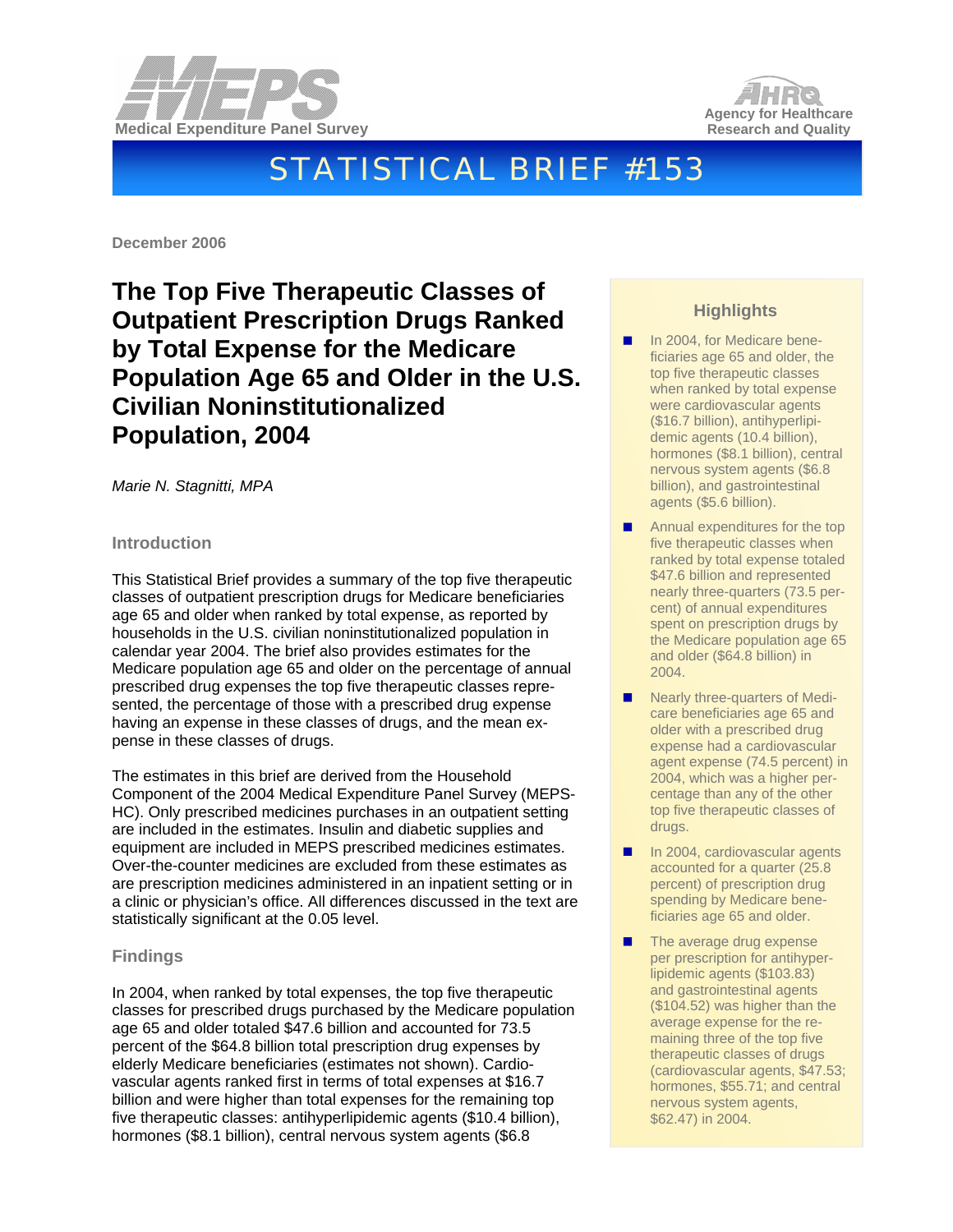billion), and gastrointestinal agents (5.6 billion). In addition, total expenses for antihyperlipidemic agents were higher than total expenses for central nervous system agents and gastrointestinal agents, and total expenses for hormones were higher than total expenses for gastrointestinal agents. (figure 1)

In 2004, annual expenses for cardiovascular agents represented a quarter (25.8 percent) of total prescription drug expenses by the Medicare population age 65 and older; this percentage was higher than the percentage for any of the remaining top five therapeutic classes (antihyperlipidemic agents, 16.0 percent; hormones, 12.6 percent; central nervous system agents, 10.4 percent; and gastrointestinal agents, 8.7 percent). The percentage antihyperlipidemic agents represented (16.0 percent) was higher than the percentage for hormones (12.6 percent), central nervous system agents (10.4 percent), and gastrointestinal agents (8.7 percent). In addition, the percentage of total drug expenses by those age 65 and older with Medicare that hormones (12.6 percent) represented was higher than the percentage represented by gastrointestinal agents (8.7 percent). (figure 2)

In 2004, a higher of percentage of Medicare beneficiaries age 65 and older with a prescribed drug expense purchased at least one cardiovascular agent (74.5 percent) when compared to the percentage purchasing at least one drug in the remaining top four categories in the top five therapeutic classes of prescription drugs when ranked by total expense. In addition, the percentage of Medicare beneficiaries age 65 and older purchasing a gastrointestinal agent (27.4 percent) was lower than the percentage purchasing an antihyperlipidemic agent (43.5 percent), a hormone (47.2 percent), and a central nervous system agent (45.8 percent). (figure 3)

When ranked by total expense, of the top five therapeutic classes for Medicare beneficiaries age 65 and older in 2004, cardiovascular agents had the lowest average expense per prescription (\$47.53) when compared with the average expense for the remaining four classes. Gastrointestinal agents and antihyperlipidemic agents had higher average expenses (\$104.52 and \$103.83, respectively) when compared with the average expense for hormones (\$55.71) and central nervous system agents (\$62.47). (figure 4)

### **Definitions/Methodology**

Therapeutic classes were assigned to drugs using Multum Lexicon variables from Cerner Multum, Inc. Please note, the therapeutic class of central nervous system agents includes the large subclass of analgesics; the therapeutic class of antihyperlipidemic agents includes the large subclass of HMG-COA reductase inhibitors; and the therapeutic class of psychotherapeutic agents includes the large subclass of antidepressants. For additional information on these and other Multum Lexicon variables, as well as the Multum Lexicon database itself, refer to the following Web site: http://www.multum.com/Lexicon.htm.

#### **About MEPS-HC**

MEPS-HC is a nationally representative longitudinal survey that collects detailed information on health care utilization and expenditures, health insurance, and health status, as well as a wide variety of social, demographic, and economic characteristics for the civilian noninstitutionalized population. It is cosponsored by the Agency for Healthcare Research and Quality and the National Center for Health Statistics.

For more information about MEPS, call the MEPS information coordinator at AHRQ (301-427-1656) or visit the MEPS Web site at [http://www.meps.ahrq.gov/.](http://www.meps.ahrq.gov/)

## **References**

For a detailed description of the MEPS survey design, sample design, and methods used to minimize sources of nonsampling error, see the following publications:

Cohen, J. *Design and Methods of the Medical Expenditure Panel Survey Household Component.* MEPS Methodology Report No. 1. AHCPR Pub. No. 97-0026. Rockville, Md.: Agency for Health Care Policy and Research, 1997.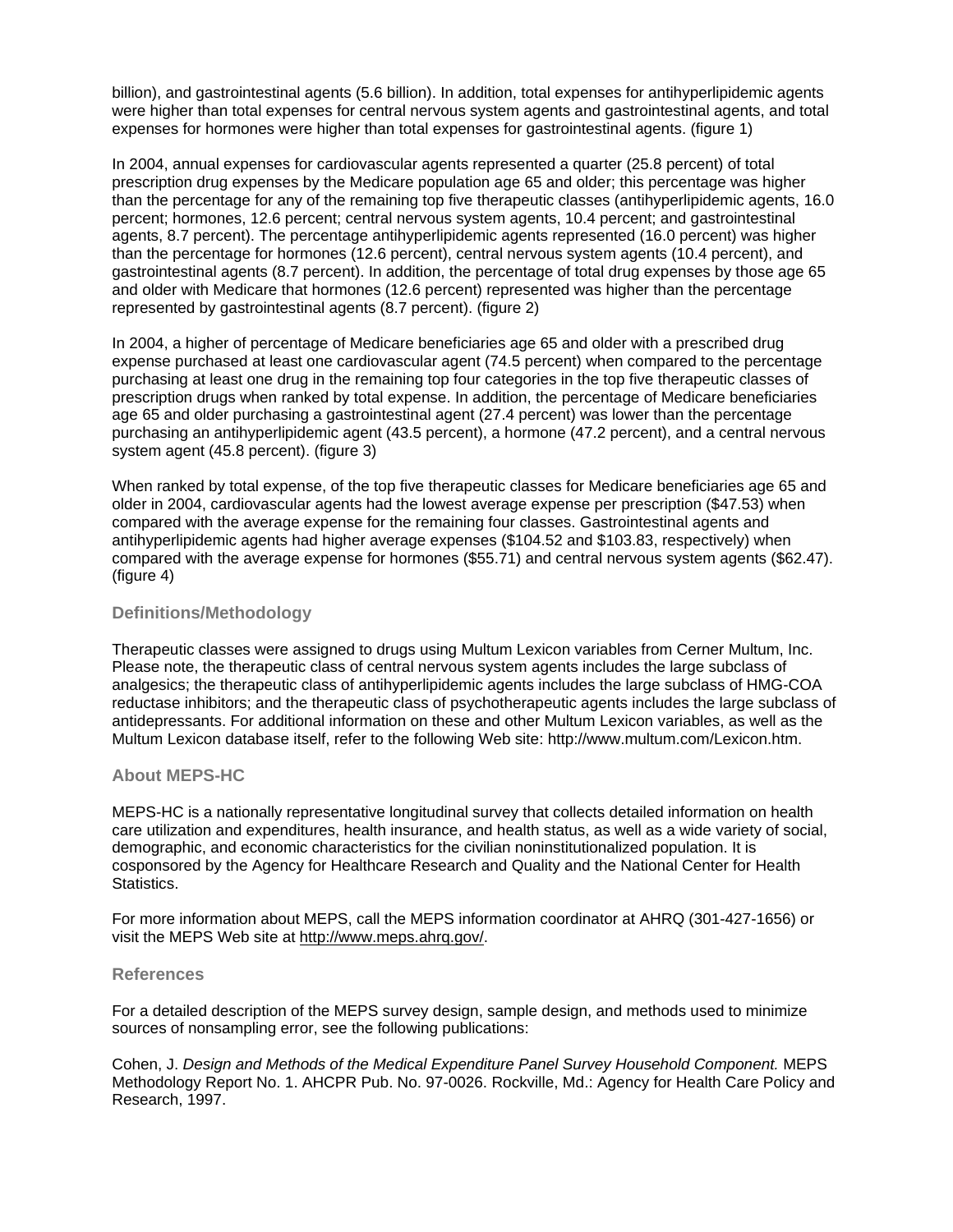Cohen, S. *Sample Design of the 1996 Medical Expenditure Panel Survey Household Component.* MEPS Methodology Report No. 2. AHCPR Pub. No. 97-0027. Rockville, Md.: Agency for Health Care Policy and Research, 1997.

Cohen, S. Design Strategies and Innovations in the Medical Expenditure Panel Survey. *Medical Care,* July 2003: 41(7) Supplement: III-5–III-12.

**Suggested Citation** 

Stagnitti, M.N. *The Top Five Therapeutic Classes of Outpatient Prescription Drugs Ranked by Total Expense for the Medicare Population Age 65 and Older in the U.S. Civilian Noninstitutionalized Population, 2004.* Statistical Brief #153. December 2006. Agency for Healthcare Research and Quality, Rockville, Md. http://www.meps.ahrq.gov/mepsweb/data\_files/publications/st153/ stat153.pdf

∗ ∗ ∗

AHRQ welcomes questions and comments from readers of this publication who are interested in obtaining more information about access, cost, use, financing, and quality of health care in the United States. We also invite you to tell us how you are using this Statistical Brief and other MEPS data and tools and to share suggestions on how MEPS products might be enhanced to further meet your needs. Please e-mail us at mepspd@ahrq.gov or send a letter to the address below:

Steven B. Cohen, PhD, Director Center for Financing, Access, and Cost Trends Agency for Healthcare Research and Quality 540 Gaither Road Rockville, MD 20850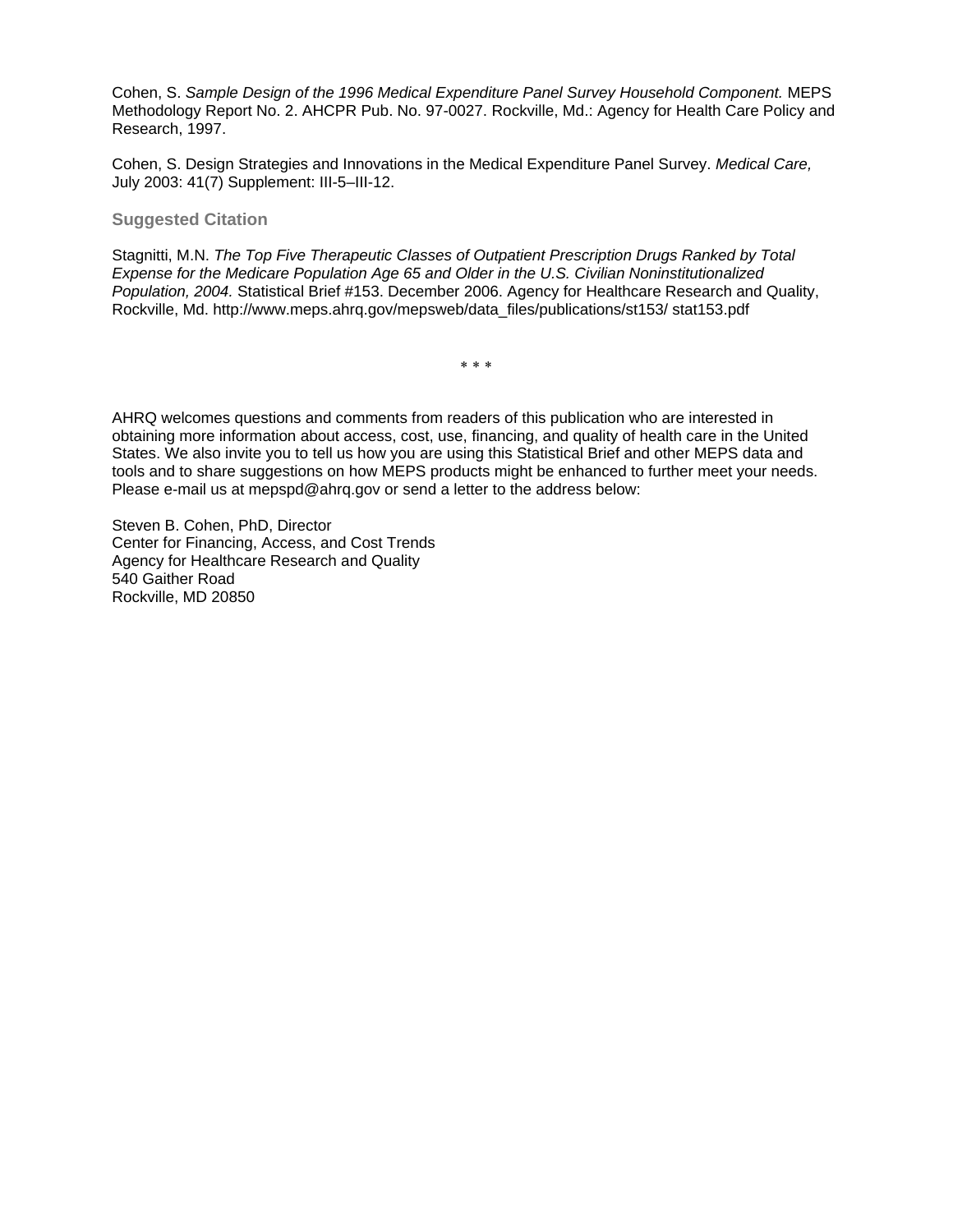